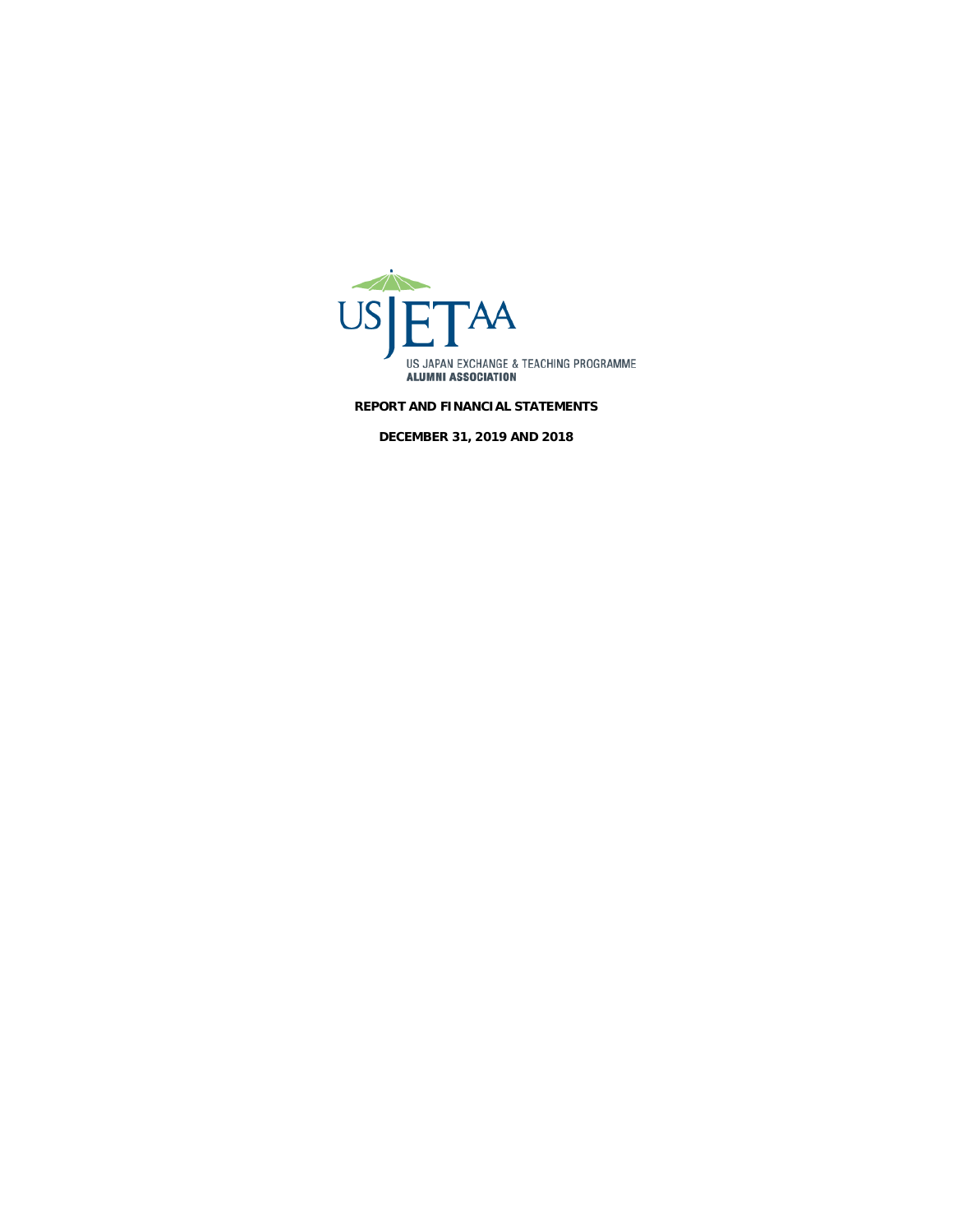#### **UNITED STATES JAPAN EXCHANGE AND TEACHING PROGRAMME ALUMNI ASSOCIATION**

### **REPORT AND FINANCIAL STATEMENTS**

#### **DECEMBER 31, 2019 and 2018**

#### **TABLE OF CONTENTS**

| Independent Auditor's Report                      | $1 - 2$  |
|---------------------------------------------------|----------|
| <b>Statement of Financial Position</b>            | 3        |
| Statement of Activities and Changes in Net Assets | $4 - 5$  |
| <b>Statement of Functional Expenses</b>           | $6-7$    |
| <b>Statement of Cash Flows</b>                    | 8        |
| <b>Notes to Financial Statements</b>              | $9 - 14$ |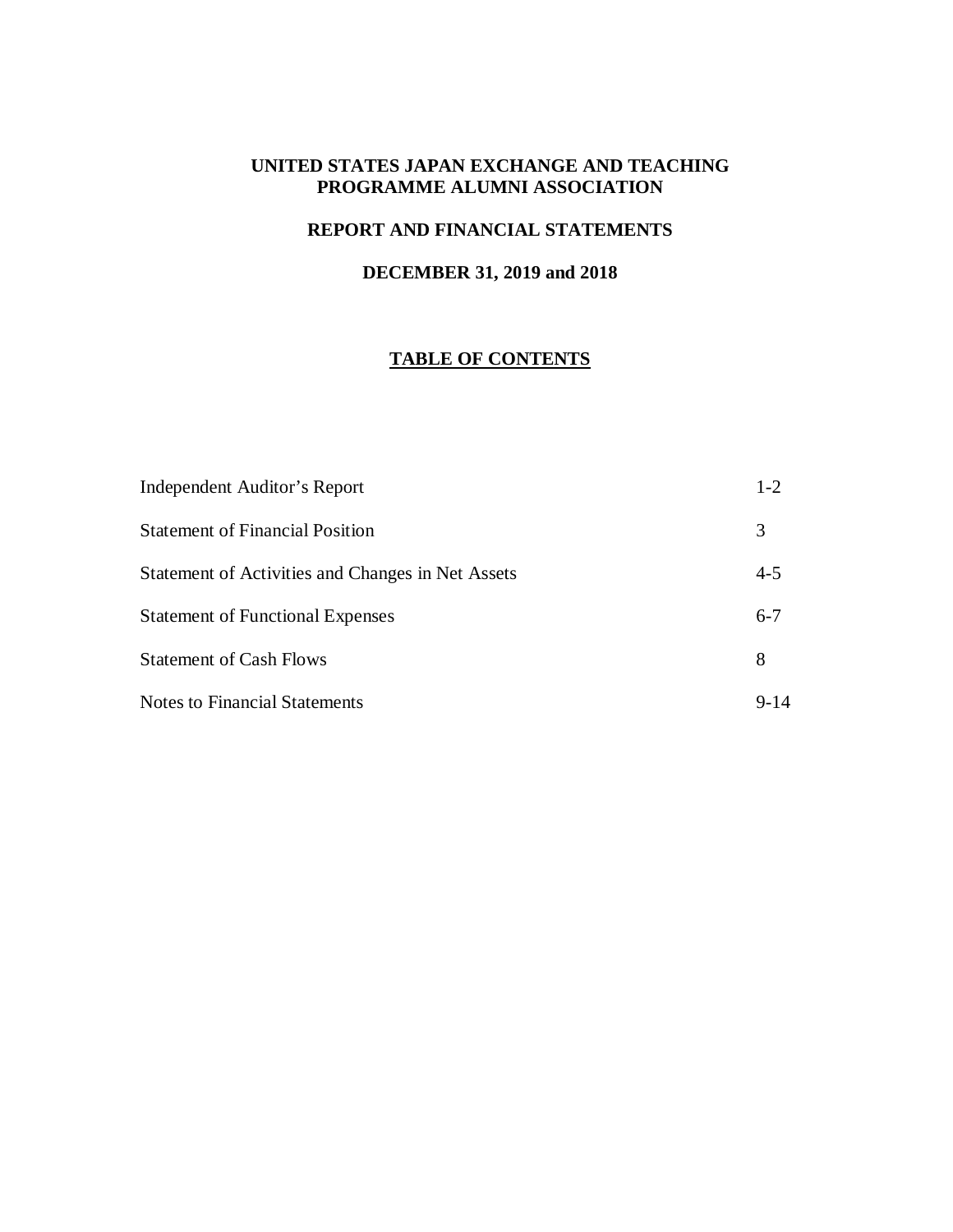# NANETTE K MILLER CPA PC 2450 VIRGINIA AVENUE, N.W.

CERTIFIED PUBLIC ACCOUNTANTS AND BUSINESS CONSULTANTS SUITE E-309

 WASHINGTON, D.C. 20037 (202) 463-7600 (866) 912-7416 (fax)

#### **INDEPENDENT AUDITOR'S REPORT**

To the Board of Directors United States Japan Exchange and Teaching Programme Alumni Association Washington D.C .

#### *Report on Financial Statements*

We have audited the accompanying financial statements of United States Japan Exchange and Teaching Programme Alumni Association (USJETAA) (a Delaware not-for-profit organization based in the District of Columbia) which comprises the statements of financial position as of December 31, 2019 and 2018 and the related statements of activities and changes in net assets, functional expenses and cash flows for the year then ended, and the related notes to the financial statements.

#### *Management's Responsibility for the Financial Statements*

Management is responsible for the preparation and fair presentation of these financial statements in accordance with accounting principles generally accepted in the United States of America; this includes the design, implementation, and maintenance of internal control relevant to the preparation and fair presentation of financial statements that are free from material misstatement, whether due to fraud or error.

#### *Auditor's Responsibility*

Our responsibility is to express an opinion on these financial statements based on our audit. We conducted our audit in accordance with auditing standards generally accepted in the United States of America. Those standards require that we plan and perform the audit to obtain reasonable assurance about whether the financial statements are free from material misstatement.

An audit involves performing procedures to obtain audit evidence about the amounts and disclosures in the financial statements. The procedures selected depend on the auditor's judgment, including the assessment of the risks of material misstatement of the financial statements, whether due to fraud or error. In making those risk assessments, the auditor considers internal control relevant to the entity's preparation and fair presentation of the financial statements in order to design audit procedures that are appropriate in the circumstances, but not for the purpose of expressing an opinion on the effectiveness of USJETAA's internal control. Accordingly, we express no such opinion. An audit also includes evaluating the appropriateness of accounting policies used and the reasonableness of significant accounting estimates made by management, as well as evaluating the overall presentation of the financial statements.

We believe that the audit evidence we have obtained is sufficient and appropriate to provide a basis for our audit opinion.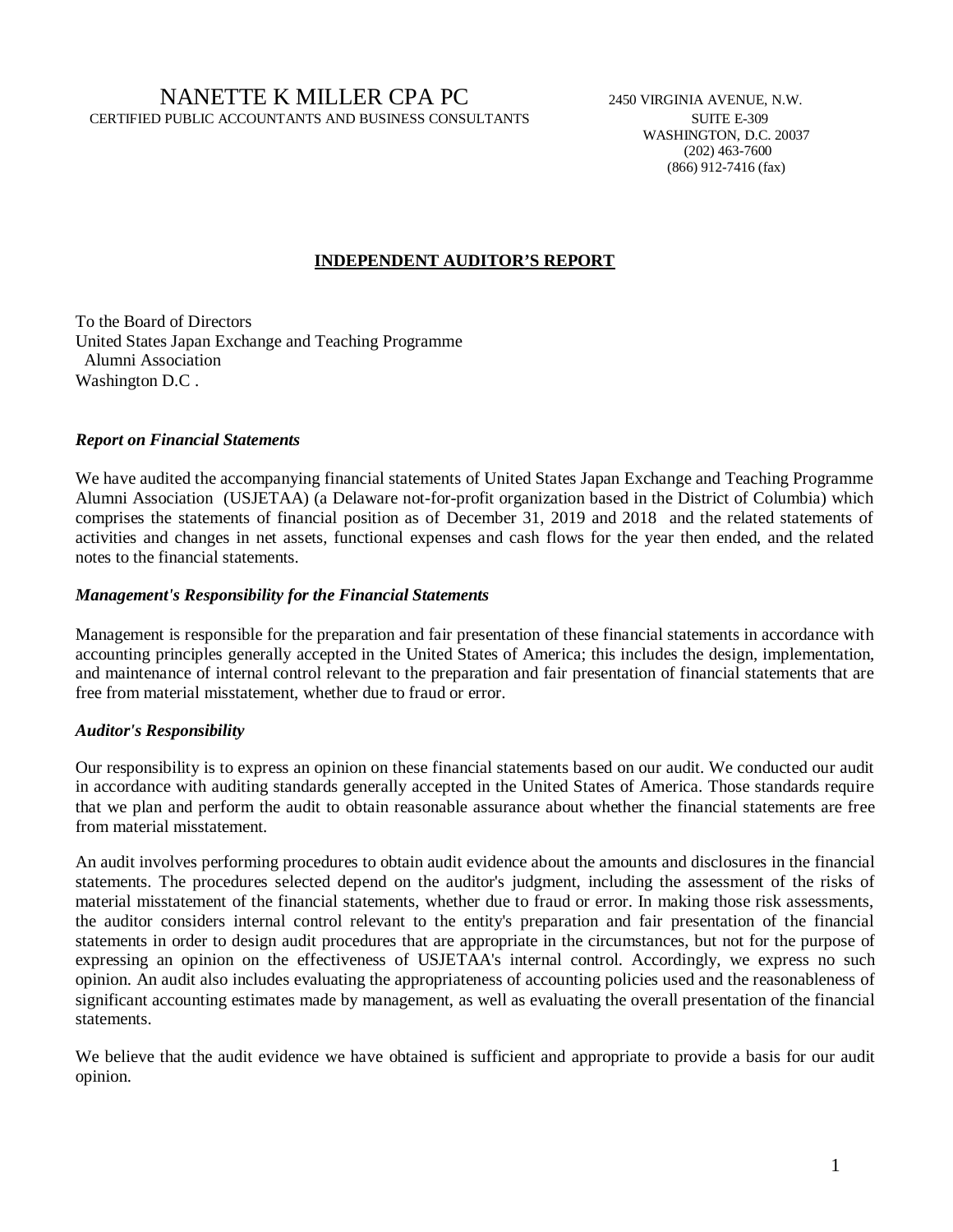#### *Opinion*

In our opinion, the financial statements referred to above present fairly, in all material respects, the financial position of the United States Japan Exchange and Teaching Programme Alumni Association as of December 31, 2019 and 2018, and the changes in net assets and its cash flows for the years then ended in conformity with accounting principles generally accepted in the United States of America.

November 19, 2020

Nanette K Miller CPA PC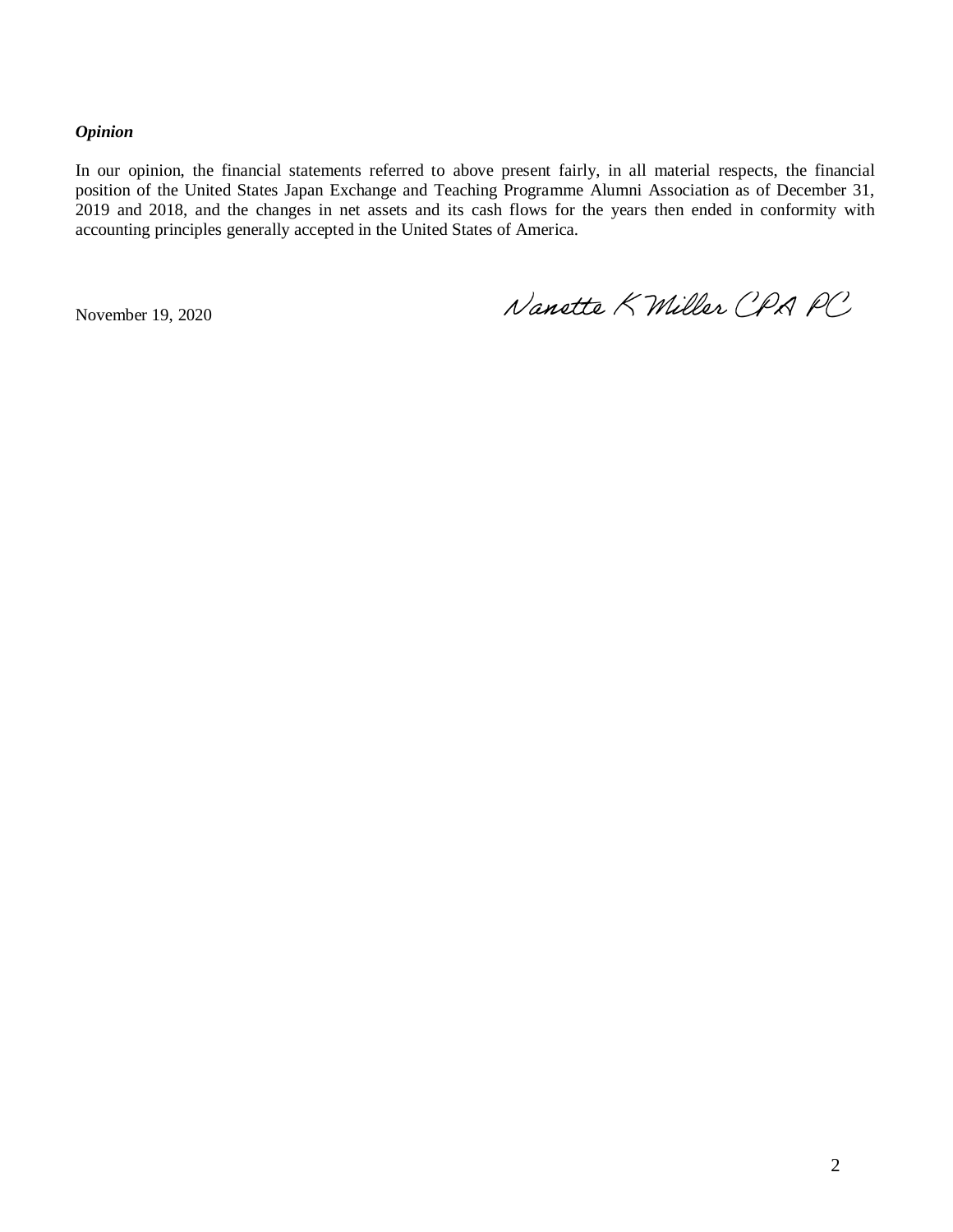# **UNITED STATES JAPAN EXCHANGE AND TEACHING PROGRAMME ALUMNI ASSOCIATION STATEMENTS OF FINANCIAL POSITION AS OF DECEMBER 31, 2019 AND 2018**

|                                                         | 2019          | 2018                  |
|---------------------------------------------------------|---------------|-----------------------|
| <b>ASSETS</b>                                           |               |                       |
| Cash in banks                                           | 198,399<br>\$ | \$181,229             |
| Grants and accounts receivable                          | 785           | 26,285                |
| <b>TOTAL ASSETS</b>                                     | 199,184<br>\$ | \$207,514             |
| <b>LIABILITIES AND NET ASSETS</b>                       |               |                       |
| <b>Liabilities</b>                                      |               |                       |
| Accounts payable and accrued expenses<br>Grants payable | \$<br>7,210   | \$<br>9,325<br>12,585 |
|                                                         | 7,210         | 21,910                |
| <b>Net Assets</b>                                       |               |                       |
| Net assets with donor restrictions                      | \$<br>55,020  | 80,713<br>\$          |
| Net assets without donor restrictions                   | 136,954       | 104,891               |
|                                                         | 191,974       | 185,604               |
| <b>TOTAL LIABILITIES AND NET ASSETS</b>                 | 199,184<br>\$ | \$207,514             |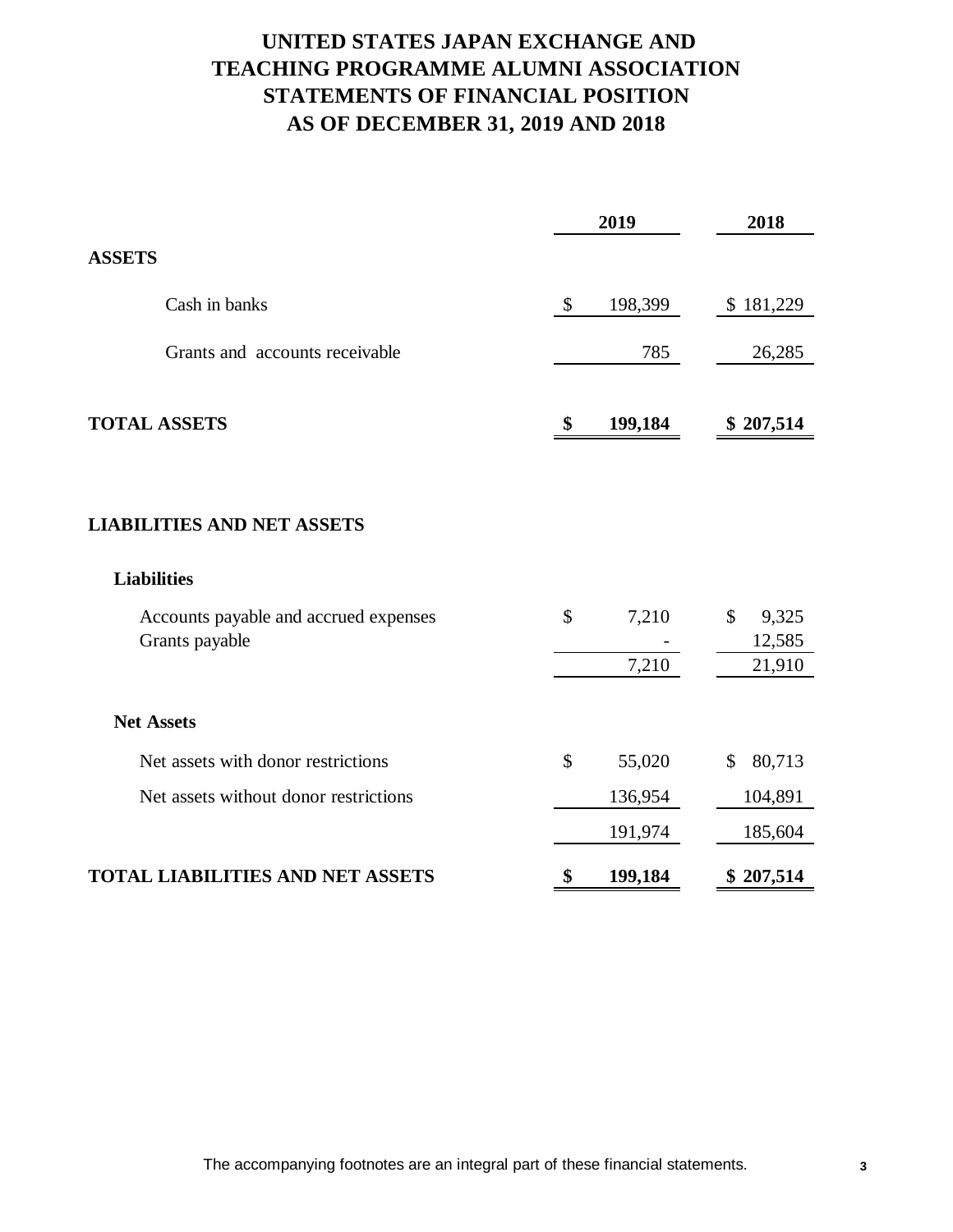# **UNITED STATES JAPAN EXCHANGE AND TEACHING PROGRAMME ALUMNI ASSOCIATION STATEMENT OF ACTIVITIES AND CHANGES IN NET ASSETS FOR THE YEAR ENDED DECEMBER 31, 2019**

| <b>Support, Revenue and Gains</b>       |    | <b>Net Assets</b><br>Without<br><b>Donor</b><br><b>Restrictions</b> | <b>Net Assets With</b><br><b>Donor</b><br><b>Restrictions</b> |           | <b>Total</b>  |         |  |
|-----------------------------------------|----|---------------------------------------------------------------------|---------------------------------------------------------------|-----------|---------------|---------|--|
| Government grants                       | \$ |                                                                     | \$                                                            | 75,706    | $\mathcal{S}$ | 75,706  |  |
| Foundation grants                       |    |                                                                     |                                                               | 54,366    |               | 54,366  |  |
| Corporate grants                        |    | 971                                                                 |                                                               |           |               | 971     |  |
| Individual contributions                |    | 3,232                                                               |                                                               |           |               | 3,232   |  |
| Membership dues                         |    | 1,450                                                               |                                                               |           |               | 1,450   |  |
| Investment income                       |    | 3,496                                                               |                                                               |           |               | 3,496   |  |
| Investment income                       |    | 960                                                                 |                                                               |           |               | 960     |  |
|                                         |    | 10,109                                                              |                                                               | 130,072   |               | 140,181 |  |
| <b>Released from grant restrictions</b> |    | 155,765                                                             |                                                               | (155,765) |               |         |  |
| <b>Expenses and Losses</b>              |    |                                                                     |                                                               |           |               |         |  |
| <b>USJETAA</b> programs and initiatives |    | 108,286                                                             |                                                               |           |               | 108,286 |  |
| <b>Total program expenses</b>           |    | 108,286                                                             |                                                               |           |               | 108,286 |  |
| General and adminstration               |    | 17,650                                                              |                                                               |           |               | 17,650  |  |
| Fund raising                            |    | 7,875                                                               |                                                               |           |               | 7,875   |  |
|                                         |    | 25,525                                                              |                                                               |           |               | 25,525  |  |
| <b>Total expenses</b>                   |    | 133,811                                                             |                                                               |           |               | 133,811 |  |
| <b>Change in net assets</b>             |    | 32,063                                                              |                                                               | (25, 693) |               | 6,370   |  |
| Net assets, beginning                   |    | 104,891                                                             |                                                               | 80,713    |               | 185,604 |  |
| Net assets, ending                      | \$ | 136,954                                                             | \$                                                            | 55,020    | \$            | 191,974 |  |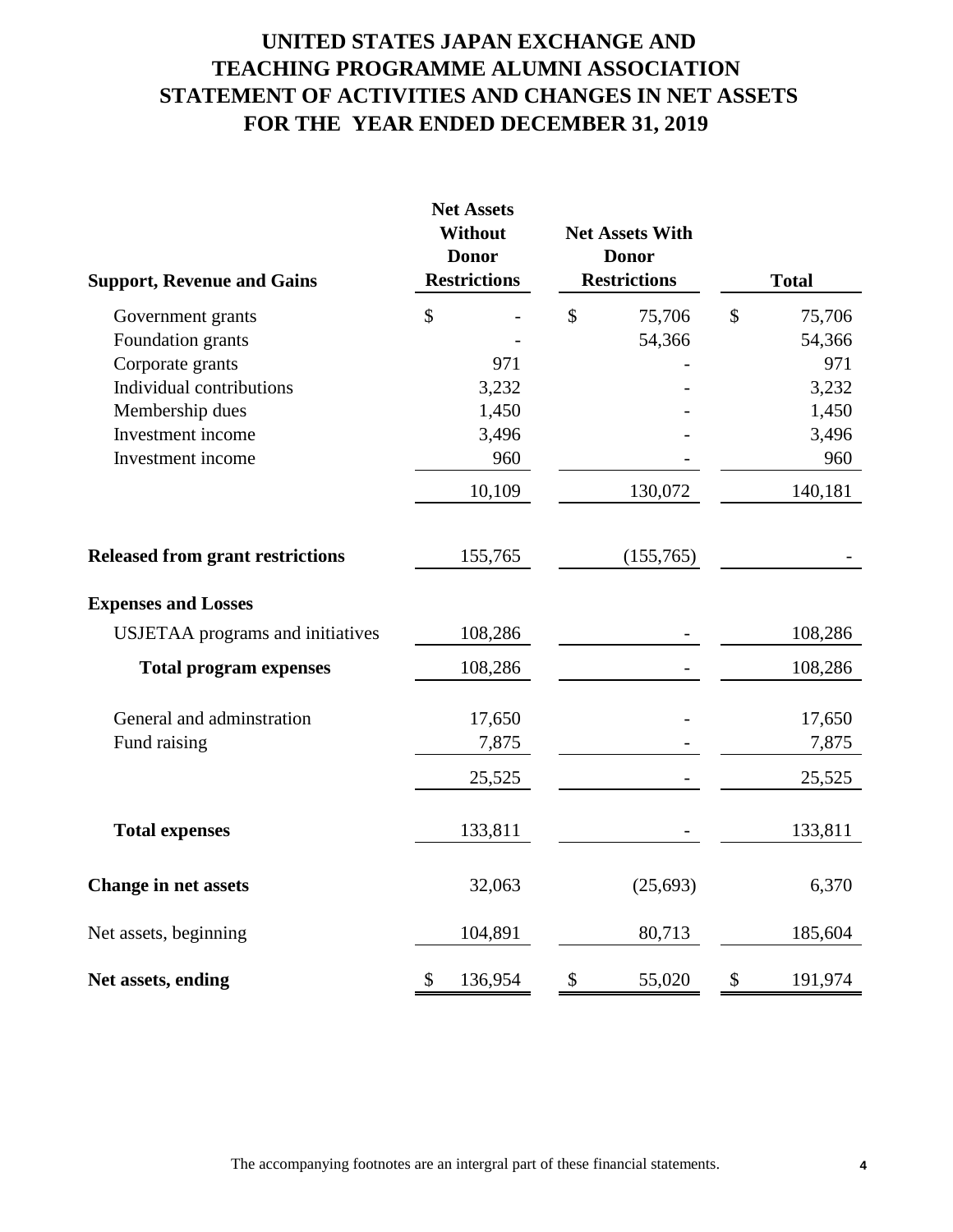# **UNITED STATES JAPAN EXCHANGE AND TEACHING PROGRAMME ALUMNI ASSOCIATION STATEMENT OF ACTIVITIES AND CHANGES IN NET ASSETS FOR THE YEAR ENDED DECEMBER 31, 2018**

| <b>Support, Revenue and Gains</b>       |    | <b>Net Assets</b><br><b>Without Donor</b><br><b>Restrictions</b> |                           | <b>Net Assets With</b><br><b>Donor</b><br><b>Restrictions</b> | <b>Total</b>  |
|-----------------------------------------|----|------------------------------------------------------------------|---------------------------|---------------------------------------------------------------|---------------|
| Government grants                       | \$ |                                                                  | $\boldsymbol{\mathsf{S}}$ | 101,776                                                       | \$<br>101,776 |
| Corporate and foundation grants         |    | 1,067                                                            |                           | 52,070                                                        | 53,137        |
| Individual contributions                |    | 11,089                                                           |                           |                                                               | 11,089        |
| Investment income                       |    | 94                                                               |                           |                                                               | 94            |
|                                         |    | 12,250                                                           |                           | 153,846                                                       | 166,096       |
| <b>Released from grant restrictions</b> |    | 121,680                                                          |                           | (121, 680)                                                    |               |
| <b>Expenses and Losses</b>              |    |                                                                  |                           |                                                               |               |
| USJETAA programs and initiatives        |    | 104,331                                                          |                           |                                                               | 104,331       |
| General and adminstration               |    | 12,355                                                           |                           |                                                               | 12,355        |
| Fund raising                            |    | 6,839                                                            |                           |                                                               | 6,839         |
|                                         |    | 19,194                                                           |                           |                                                               | 19,194        |
| <b>Total expenses</b>                   |    | 123,525                                                          |                           |                                                               | 123,525       |
| <b>Change in net assets</b>             |    | 10,405                                                           |                           | 32,166                                                        | 42,571        |
| Net assets, beginning                   |    | 94,486                                                           |                           | 48,547                                                        | 143,033       |
| Net assets, ending                      | \$ | 104,891                                                          | \$                        | 80,713                                                        | \$<br>185,604 |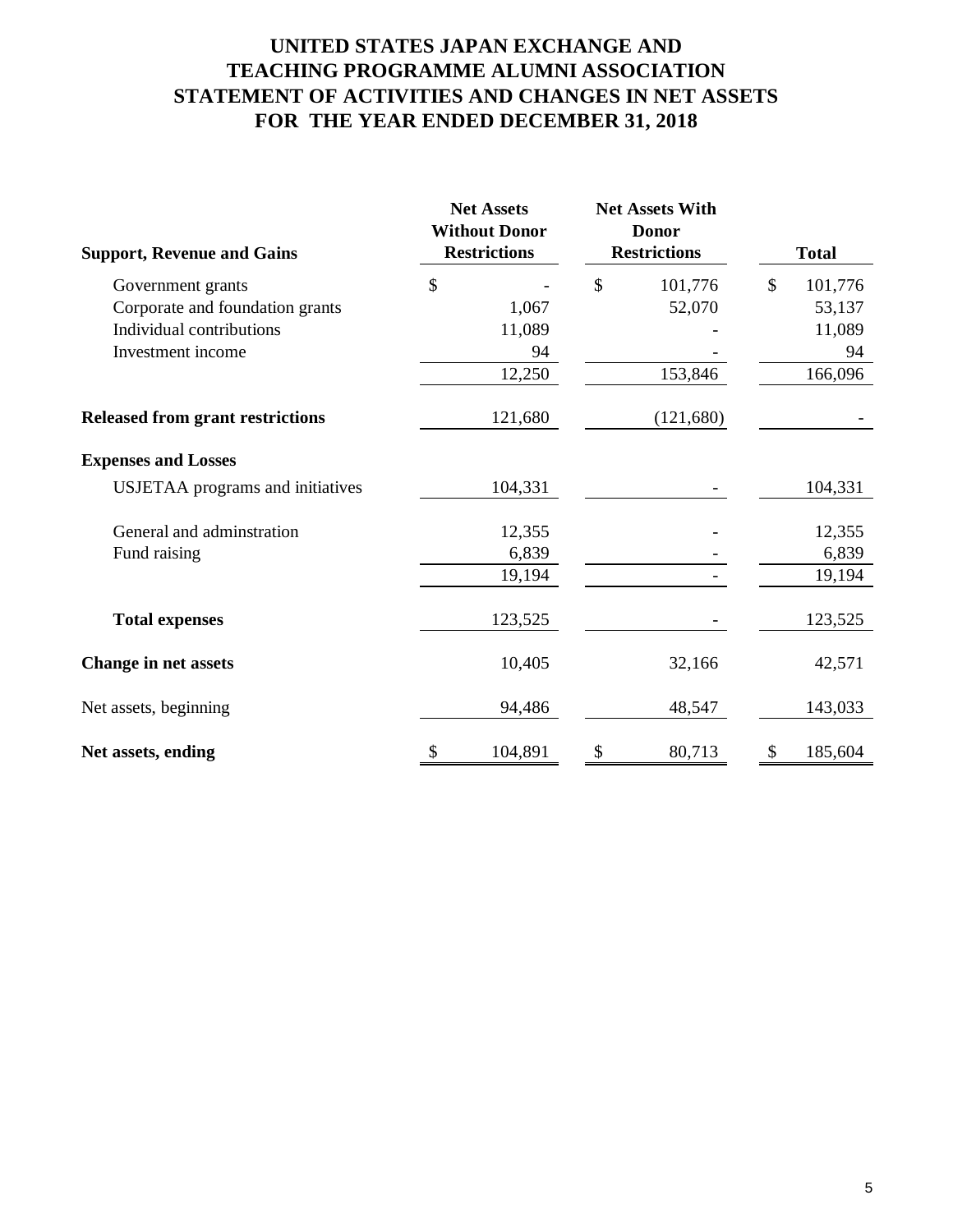# **UNITED STATES JAPAN EXCHANGE AND TEACHING PROGRAMME ALUMNI ASSOCIATION STATEMENT OF FUNCTIONAL EXPENSES FOR THE YEAR ENDED DECEMBER 31, 2019**

|                                        | <b>USJETAA</b><br><b>Programs and</b><br><b>Initiatives</b> | <b>General and</b><br>Administrative | <b>Fund Raising</b> | <b>TOTAL</b>  |
|----------------------------------------|-------------------------------------------------------------|--------------------------------------|---------------------|---------------|
| <b>Expenses</b>                        |                                                             |                                      |                     |               |
| Grants, scholarships and contributions | \$<br>29,266                                                | \$                                   | \$                  | \$<br>29,266  |
| Honoraria                              | 3,200                                                       |                                      |                     | 3,200         |
| Audit and accounting fees              |                                                             | 4,865                                |                     | 4,865         |
| Consultants and legal fees             | 36,184                                                      | 10,345                               | 7,364               | 53,893        |
| Program supplies and materials         | 625                                                         |                                      |                     | 625           |
| Software and technology                | 3,832                                                       | 51                                   | 350                 | 4,233         |
| Conference, events and meetings        | 15,339                                                      | 311                                  | 94                  | 15,744        |
| Travel and entertainment               | 18,006                                                      | 541                                  |                     | 18,547        |
| Insurance                              |                                                             | 1,250                                |                     | 1,250         |
| Advertising and promotion              |                                                             |                                      | 67                  | 67            |
| Office expenses and other              | 1,834                                                       | 287                                  |                     | 2,121         |
| <b>Total Expenses</b>                  | 108,286                                                     | \$<br>17,650                         | \$<br>7,875         | \$<br>133,811 |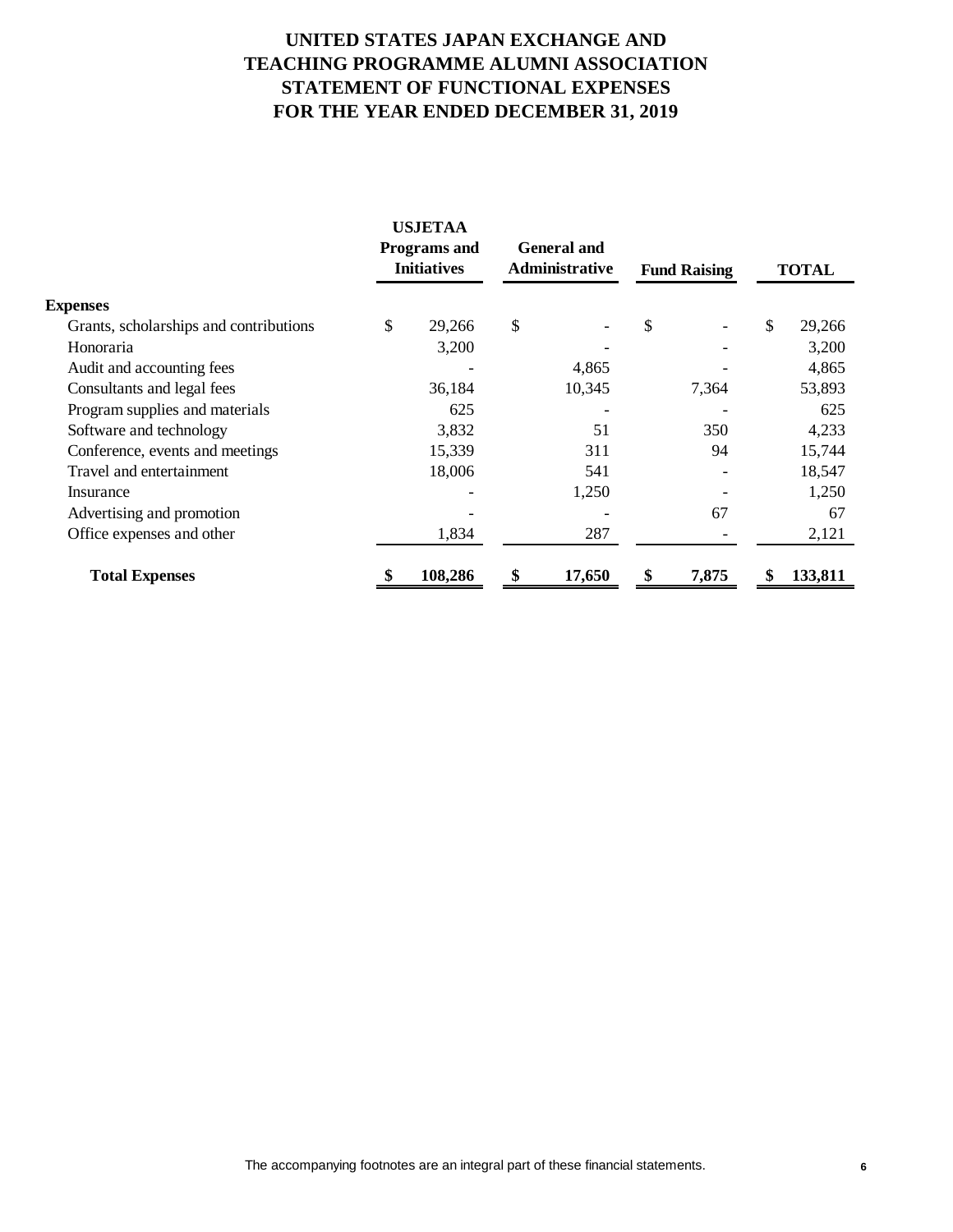# **United States Japan Exchange and Teaching Programme Alumni Association Statement of Functional Expenses**

 **For the Year Ended December 31, 2018**

|                                        | <b>USJETAA</b><br><b>Programs</b> and<br><b>Initiatives</b> | <b>General and</b><br>Administrative | <b>Fund Raising</b> | <b>TOTAL</b>  |
|----------------------------------------|-------------------------------------------------------------|--------------------------------------|---------------------|---------------|
| <b>Expenses</b>                        |                                                             |                                      |                     |               |
| Grants, scholarships and contributions | \$<br>24,428                                                | \$                                   | \$                  | \$<br>24,428  |
| Honoraria                              | 900                                                         |                                      |                     | 900           |
| Audit and accounting fees              |                                                             | 4,735                                |                     | 4,735         |
| Consultants                            | 33,533                                                      | 4,756                                | 3,170               | 41,459        |
| Software and technology                | 9,472                                                       | 70                                   | 2,821               | 12,363        |
| Conference, events and meetings        | 20,606                                                      |                                      |                     | 20,606        |
| Travel and entertainment               | 15,098                                                      | 102                                  | 6                   | 15,206        |
| Insurance                              |                                                             | 1,250                                |                     | 1,250         |
| Advertising and promotion              |                                                             | 83                                   | 842                 | 925           |
| Office expenses and other              | 294                                                         | 1,359                                |                     | 1,653         |
| <b>Total Expenses</b>                  | 104,331                                                     | \$<br>12,355                         | \$<br>6,839         | \$<br>123,525 |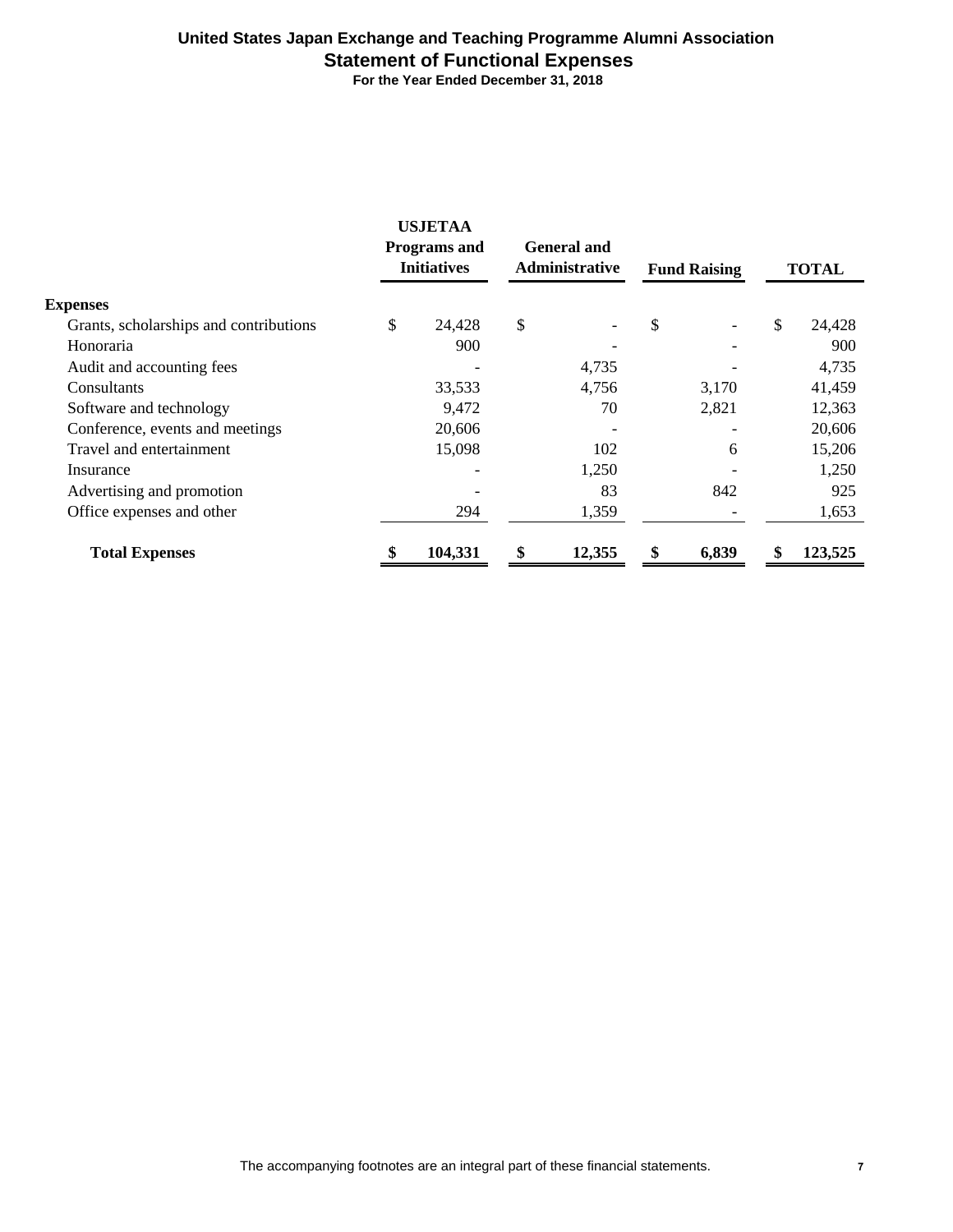# **UNITED STATES JAPAN EXCHANGE AND TEACHING PROGRAMME ALUMNI ASSOCIATION STATEMENT OF CASH FLOWS FOR THE YEARS ENDED DECEMBER 31, 2019 AND 2018**

| <b>OPERATING ACTIVITIES</b>                            | 2019        |    | 2018    |
|--------------------------------------------------------|-------------|----|---------|
| Change in Net Assets                                   | \$<br>6,370 | \$ | 42,571  |
| Adjustments to reconcile Change in Net Assets          |             |    |         |
| to net cash provided by operations:                    |             |    |         |
| Decrease (increase) in accounts and pledges receivable | 25,500      |    | 18,331  |
| Increase (decreases) in accounts payable               | (2,115)     |    | 5,523   |
| Increase (decreases) in grants payable                 | (12, 585)   |    | 9,255   |
| Net cash provided by Operating Activities              | 17,170      |    | 75,680  |
| Cash at beginning of period                            | 181,229     |    | 105,549 |
| Cash at end of period                                  | 198,399     | \$ | 181,229 |

**Supplemental Non Cash Information:**

**There were no non-cash investing and financing transactions for the year ended December 31, 2019 and 2018.**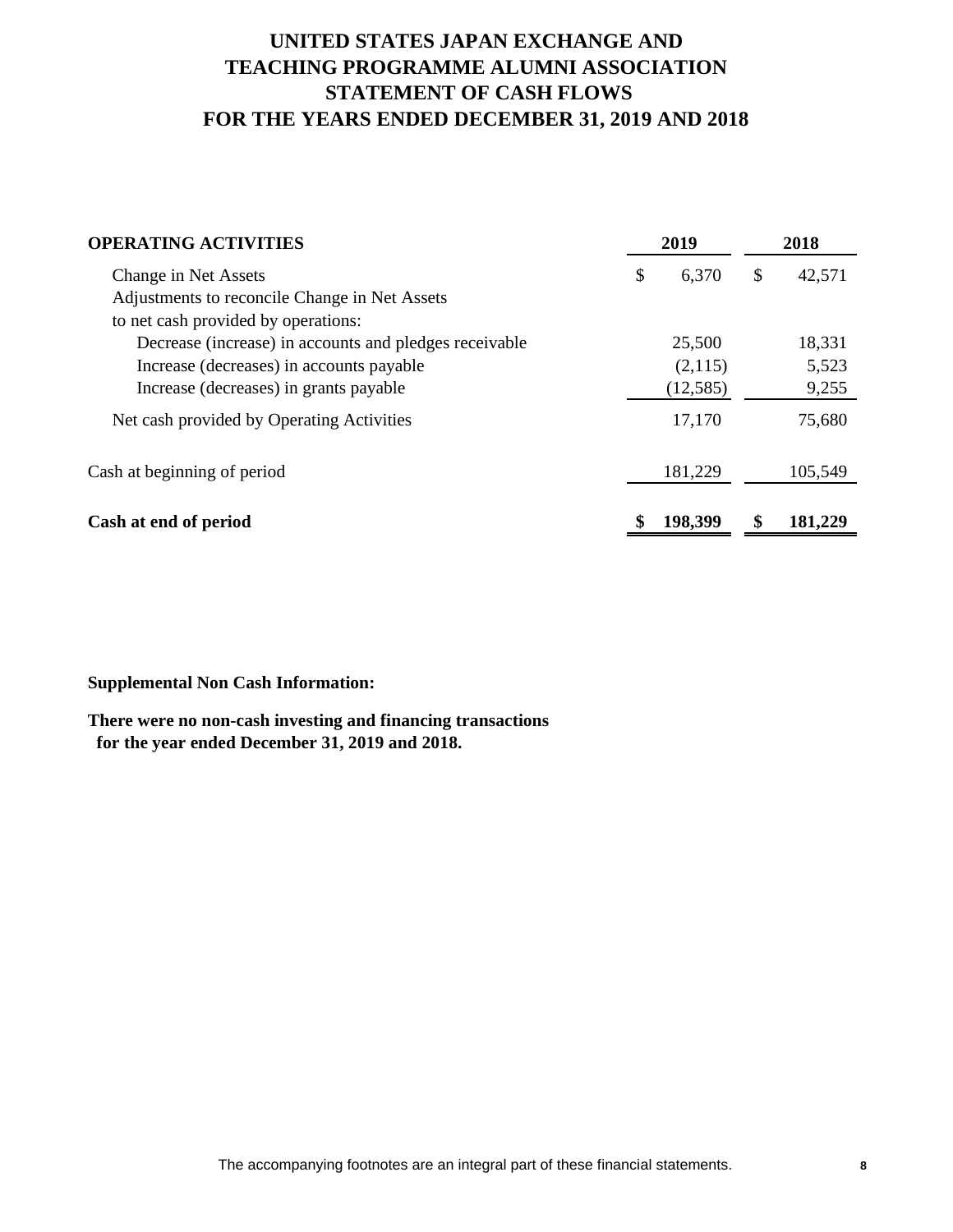### **Note 1: Organization and Significant Accounting Policies**

#### *Nature of Organization*

The United States Japan Exchange and Teaching Programme Alumni Association (USJETAA) is a  $501(c)(3)$  nonprofit educational and cultural organization that promotes grassroots friendship and understanding between the U.S. and Japan through the personal and professional experiences of over 30,000 Americans who have participated on the JET Programme since its inception in 1987.

USJETAA was established as a result of an initiative developed by the U.S.-Japan Bridging Foundation in 2018 and funded by The Japan Foundation Center for Global Partnership with support from all 19 JETAA chapters around the U.S. The impetus for its creation was in response to a growing recognition by the bi-national committee, CULCON, of the impact JET alumni have as individuals and as a group on U.S.-Japan.

#### *Basis of presentation*

The accompanying financial statements are presented in accordance with Financial Accounting Standards Board Accounting Standards Codification (FASB ASC) Topic 958 accounting for contributions received and contributions made. Contributions are recognized as revenue when they are received or unconditionally pledged.

FASB ASC Topic 958 and Accounting Standards Update (ASU 2016-14) eliminates the utilization of fund accounting for financial reporting purposes and requires that net assets be classified as (1) net assets without donor restrictions and (2) net assets with donor restrictions depending on limitations placed on the net assets by donors. Net assets and revenues, expenses, gains and losses are classified based on the existence or absence of donor-imposed restrictions. Accordingly, net assets of the Organization and changes therein are classified and reported as follows:

*Net assets without donor restrictions* - Net assets that are not subject to donor imposed stipulations are fully available, at the discretion of management and the Board of Directors, for the Organization to utilize in any of its programs or supporting services.

*Net assets with donor restrictions* - Net assets with donor restrictions are comprised of funds, which are restricted by donors for specific purposes, which are not in the ordinary course of the Organization's operations and are comprised of cash and pledges receivable. Upon the expiration of either donor imposed time or purpose restrictions, net assets with donor restrictions are transferred to net assets without donor restrictions.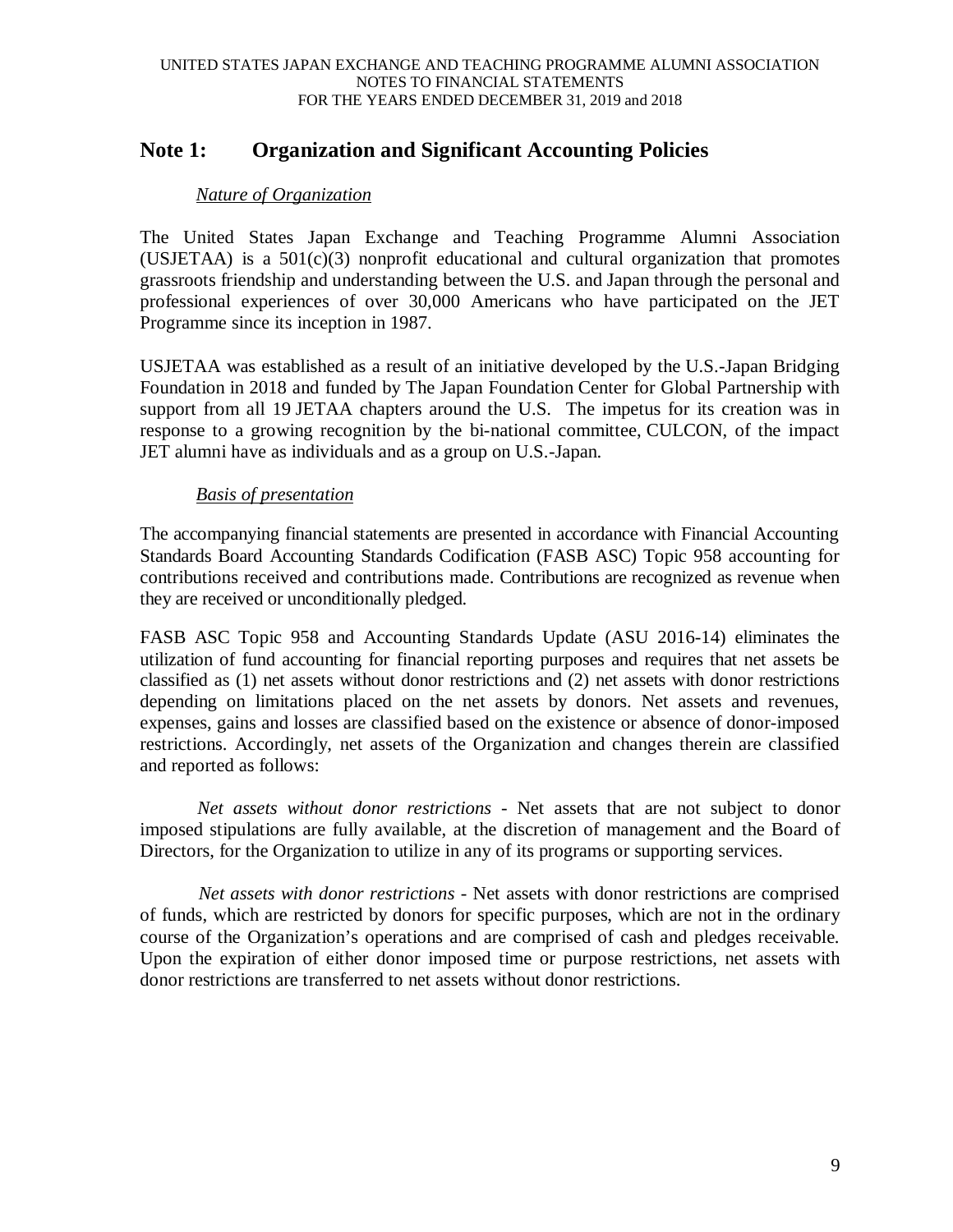# **Note 1: Organization and Significant Accounting Policies (continued)**

#### *Basis of presentation (continued)*

Net assets with donor restrictions also include contributions which donors have specified must be maintained in perpetuity. The related income from the related investments may be expended for such purposes as specified by the donor or, if none, then for any purpose of the Organization. The donors have stipulated that the revolving fund balance and net realized gains on investment transaction must be maintained in perpetuity. However, interest earned on the investment of such funds may be used for any purpose.

### *Cash and cash equivalents*

For the purposes of the Statement of Cash Flows, short-term, highly liquid investments with maturities of three months are less are considered to be cash equivalents. Money market accounts held by investment brokers are considered cash equivalents.

#### *Grants and accounts receivable*

The Organization utilizes the direct write-off method for bad debts based on management's experience. Management evaluates the collectability of its grants and accounts receivable on a regular basis. The Organization believes that all grants and accounts receivable at December 31, 2019 and 2018 are fully collectible, accordingly, no allowance for doubtful accounts has been established.

#### *Furniture and equipment*

Office furniture and equipment, if any, are carried at cost. Depreciation is computed using the straight-line methods over the estimated useful lives of the furniture and equipment. As of December 31, 2019 and 2018, there were no furniture and equipment or other assets requiring depreciation and/or amortization.

#### *Income taxes*

USJETAA is exempt from federal income taxes under Section  $501(c)(3)$  of the Internal Revenue Code (Code) whereby only unrelated business income, as defined by Section 512(a)(1) of the Code is subject to income tax. For the years ended December 31, 2019 and 2018, USJETAA had no unrelated business income subject to federal income tax.

#### *Uncertain Tax Positions*

USJETAA is exempt from Federal income taxes under Section 501 (c) (3) of the Internal Revenue Code (the Code) whereby only unrelated business income, as defined by Section 512(a) (1) of the Code, is subject to Federal income tax.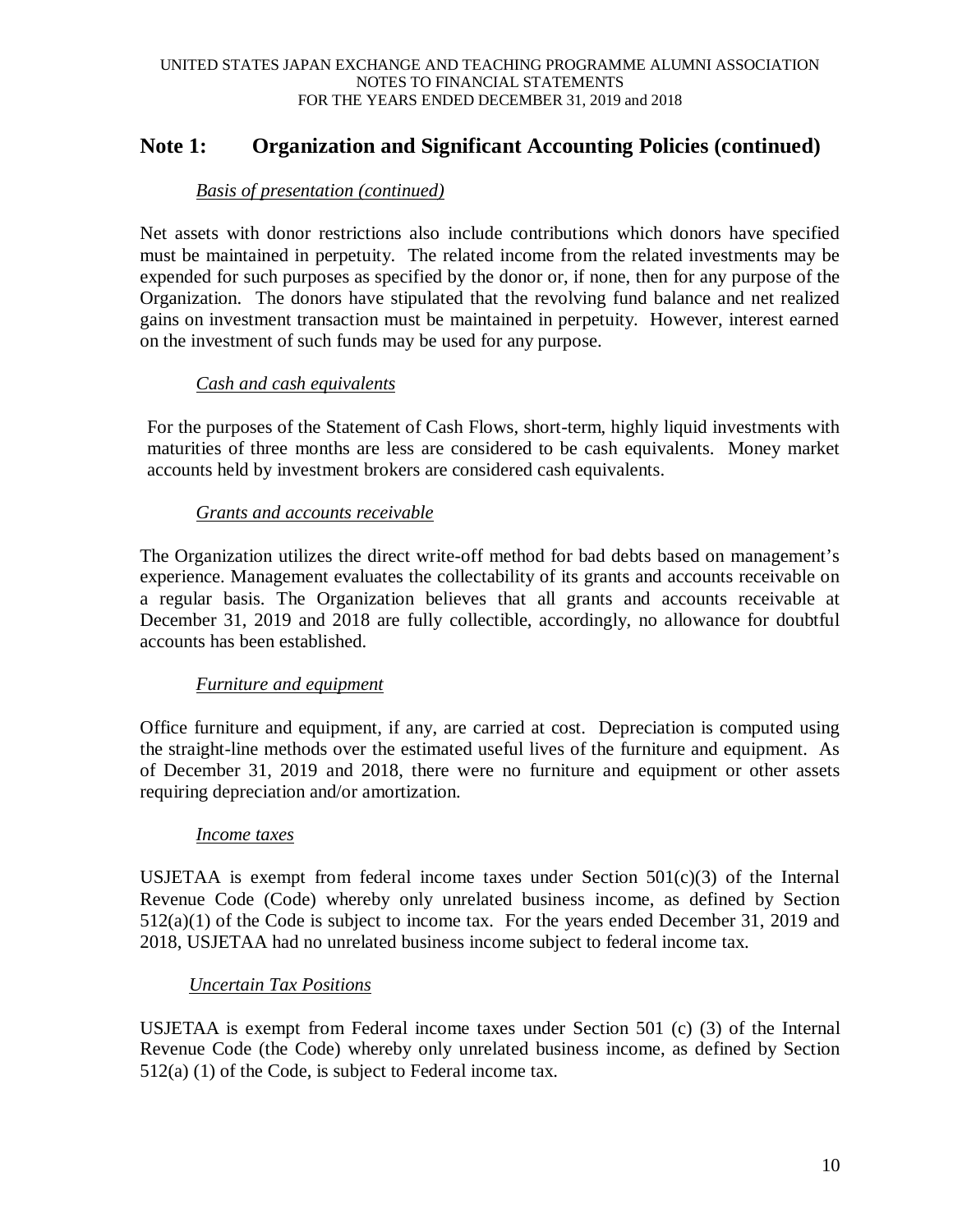## **Note 1: Organization and Significant Accounting Policies (continued)**

#### *Uncertain Tax Positions (continued)*

USJETAA is exempt from federal and local income taxes under Section  $501(c)(3)$  of the Internal Revenue Code on any net income derived from activities related to its exempt purpose. This code section enables USJETAA to accept donations that qualify as charitable contributions to the donor. USJETAA is subject to tax on net income from unrelated business activities. For the years ended December 31, 2019 and 2018, USJETAA did not recognize income tax expense in the accompanying financial statements as there was no unrelated business taxable income.

USJETAA is not aware of any activities that would jeopardize its tax-exempt status that would require recognition in the accompanying financial statements, pursuant to *Accounting Standards Codification (ASC) for Income Taxes*. Generally, tax returns are subject to examination by taxing authorities for up to three years from the date a completed return is filed. The open tax years are December 31, 2017- 2019. If there are material omissions of income, tax returns may be subject to examination for up to six years. It is USJETAA's policy to recognize interest and/or penalties related to uncertain tax positions, if any, in income tax expense. As of December 31, 2019 and 2018, USJETAA had no accruals for interest and/or penalties as there were no uncertain tax positions.

#### *Use of estimates and functional expenses*

USJETAA uses the direct cost method for accounting for expenses. This method directly assigns the cost to a specific program and/or grant, administration, and/or fund raising. This methodology conforms to industry best practices and is the best method to use if expenditures can be directly identified and charged to a specific grant and/or program.

#### *Revenue Recognition*

USJETAA's primary source of revenue is contributions from individuals, corporations, foundations and the U.S. government. USJETAA reports unconditional contributions and grants of cash and other assets as unrestricted and available for general operations, unless specifically restricted by the donor. If contributions and grants are received with donor stipulations that limit the use of the donated funds or assets to a particular purpose or to specific time periods, the Organization reports the contributions and grants as net assets with donor restrictions. When a stipulated time restriction ends or purpose restriction is met, net assets with donor restrictions are reclassified to net assets without donor restrictions and reported in the accompanying statements of activities as net assets released from restrictions. Contributions with donor restrictions received and spent within the same reporting year are classified as contributions without donor restrictions in accordance with generally accepted accounting principles.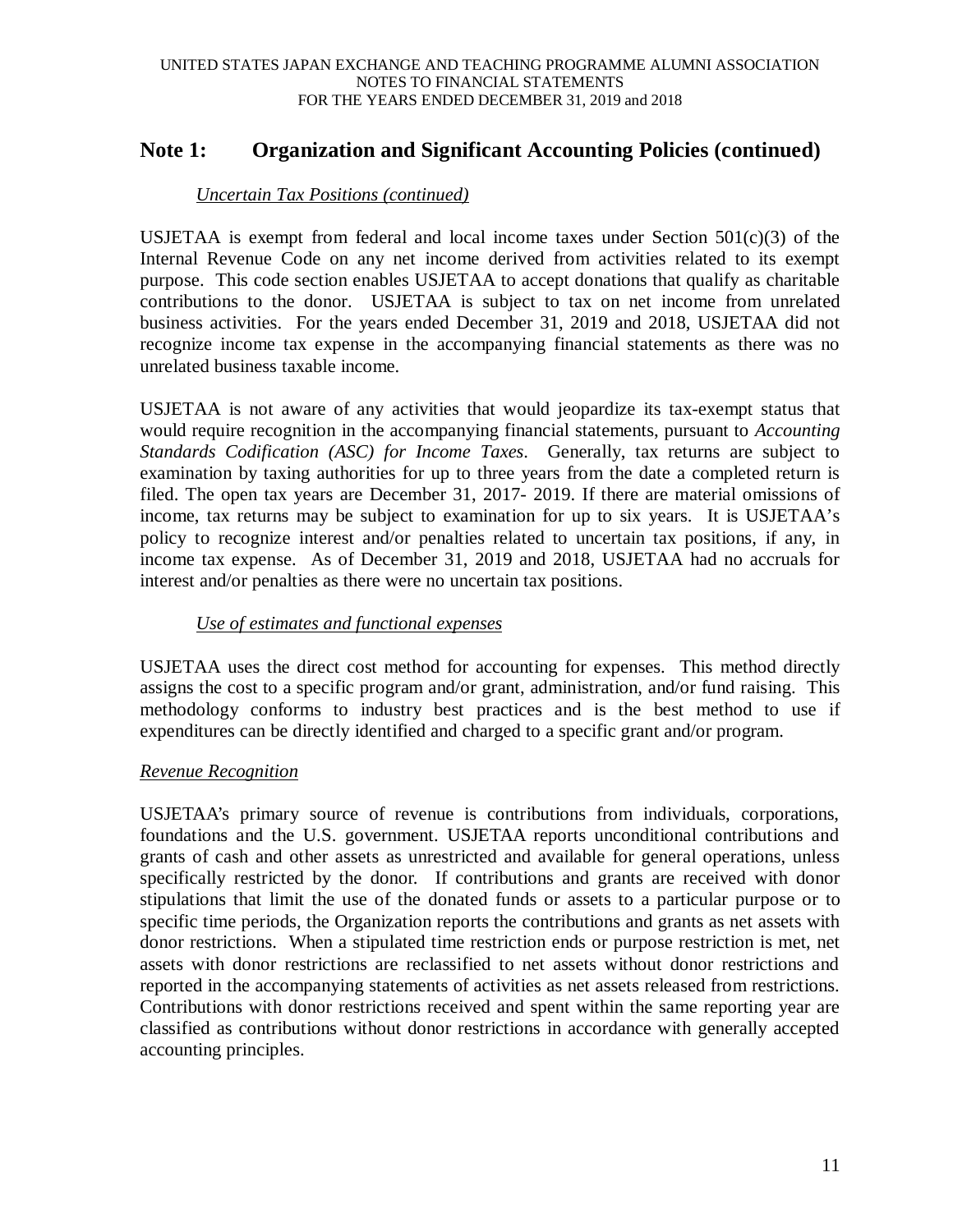## **Note 1: Organization and Significant Accounting Policies (continued)**

#### *Revenue Recognition (continued)*

Unconditional contributions and grants that are expected to be collected in the future are recorded as pledges receivable when the promises are made. Unconditional pledge receivables that are expected to be collected within one year are reported at net realizable value. Unconditional pledge receivables that are expected to be collected beyond one year are reported at the present value of their estimated future cash flows. The discounts on these amounts are computed using risk-free interest rates applicable to the period over which the promises are to be received.

Non-cash contributions, such as marketable securities or other valuables easily converted into cash, are recorded at the fair market value on the date of the contribution. Any gain or loss on the subsequent sale is reported in the Statement of Activity as a realized gain/loss and is considered unrestricted revenue. For the years ended December 31, 2019 and 2018, there were no non-cash donations received by USJETAA.

### *In-kind contributions*

In accordance with FASB ASC Topic 958 - Accounting for In-Kind Contributions, in-kind contributions, if any, are recorded at their estimated fair market value on the date the unconditional promise to give the asset is made and transfer of the asset is assured. In kind contributions can be included in the accompanying financial statements if the value of the donated services and materials can be objectively measured by an independent third party. For the year ended December 31, 2019, USJETAA received donated office space and donated time from its board of directors, These in-kind contributions could not be objectively measured, therefore they are not included in the accompanying financial statements as of and for the year ended December 31, 2019 and 2018, respectively.

# **Note 2: Concentration of Credit Risk**

In accordance with FASB ASC Topic 275, Risks and Uncertainties, for the years ended December 31, 2019 and 2018, there were five grantors each contributing over 10% of USJETAA's total revenue and support. The grants and contributions of these five donors, in the aggregate totaled \$130,072 and \$153,846 representing 93% of total revenue for the years ended December 31, 2019 and 2018, respectively.

At times during the year it is possible for USJETAA to maintain cash balances at financial institutions in excess of the Federal Deposit Insurance Corporation (FDIC) limits of \$250,000 per financial institution/per organization on demand deposits, certificates of deposit, and money market accounts combined. Management considers the risk of loss relating to these bank accounts minimal. As of December 31, 2019 and 2018, USJETAA did not exceed FDIC insurance limits on any bank accounts.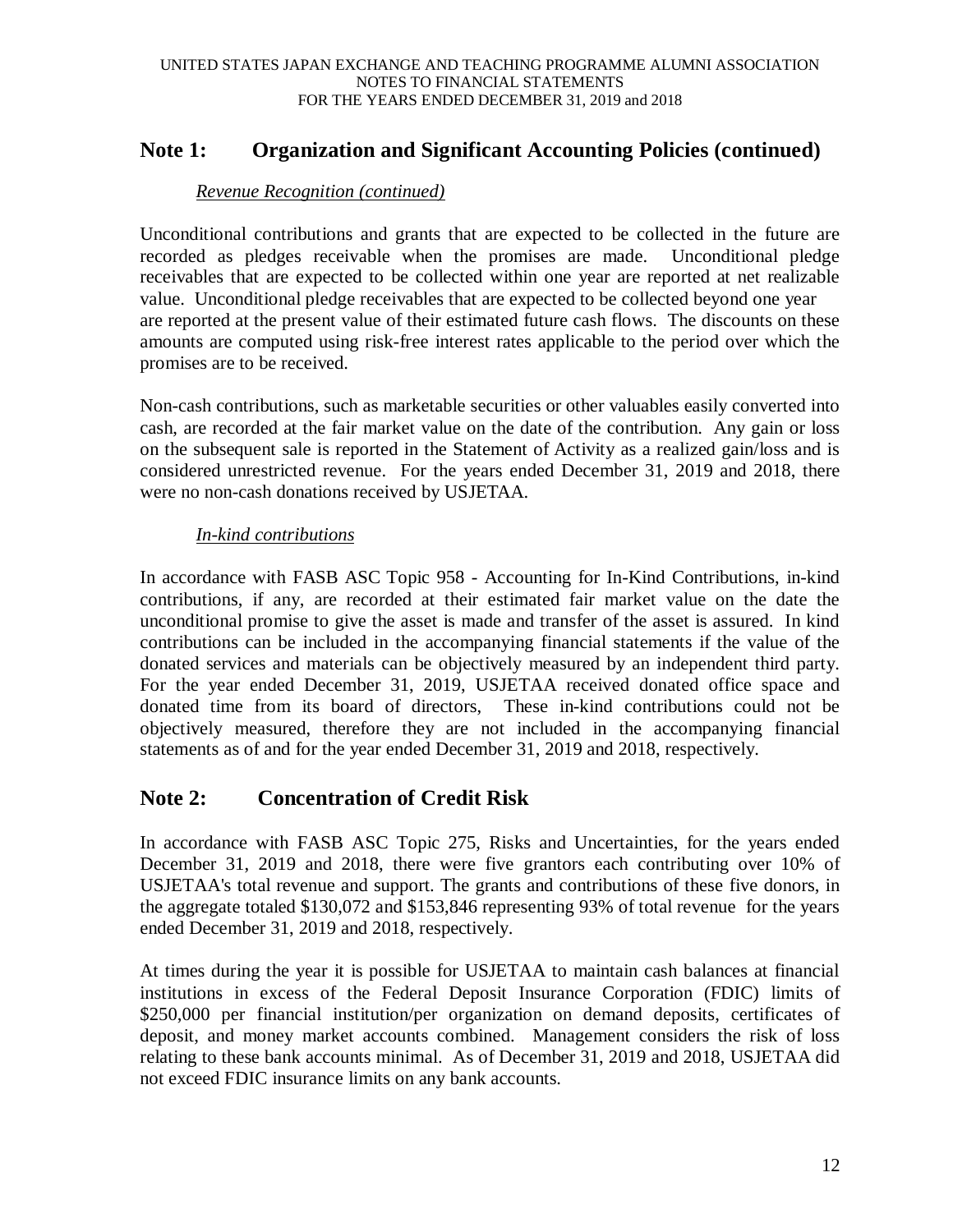## **Note 3: Related Party Transactions**

USJETAA receives donated office space and has one board member in common with a primary donor, Japan-United States Friendship Commission. Additionally USJETAA has two common board members with a nonprofit, a 501 (c)(3) organization, U.S.-Japan Bridging Foundation (USJBF).

# **Note 4: Net Assets With Donor Restrictions**

Net assets with donor restrictions as of December 31, 2019 and 2018 consisted of the following:

| <b>Program</b>                                       | 2018<br>2019 |        |  |        |
|------------------------------------------------------|--------------|--------|--|--------|
| Japan Foundation Center for Global Partnership       | S            | 15,720 |  | 19,938 |
| Japan-United States Friendship Commission            |              | 21,468 |  | 23,548 |
| Japan Local Government Center (CLAIR)                |              | 2,772  |  | 5,778  |
| United States Department of State - US Embassy Tokyo |              | 1,129  |  | 14,464 |
| Sasakawa Peace Foundation (USA)                      |              | 13,931 |  | 16,985 |
|                                                      |              | 55,020 |  | 80,713 |

For the years ended December 31, 2019 and 2018, the following were released from donor restrictions and spent on program specific activities:

| <b>Program</b>                                     | 2018<br>2019 |              |
|----------------------------------------------------|--------------|--------------|
| Japan Foundation Center for Global Partnership     | 33,973<br>S  | 45,965<br>S. |
| Japan Local Government Center (CLAIR)              | 26,700       | 35,533       |
| United States Department of State-US Embassy Tokyo | 33,540       | 10,892       |
| Japan-United States Friendship Commission          | 27,080       | 21,952       |
| Ministry of Foreign Affairs (MOFA)                 | 6,808        | 258          |
| Sasakawa Peace Foundation (USA)                    | 27,664       | 7,080        |
|                                                    | 155,765      | \$121,680    |

# **Note 5 - Liquidity**

In accordance with FASB ASC Topic 958 and Accounting Standards Update (ASU 2016-14) - Liquidity, as of December 31, 2019 USJETAA's financial assets available within one year of the statement of financial position date for general expenditure are as follows:

| Cash and cash equivalents             | -8 | 198.399  |
|---------------------------------------|----|----------|
| Grants and accounts receivable        |    | 785      |
| Accounts payable and accrued expenses |    | (7,210)  |
| Net assets with donor restrictions    |    | (55,020) |
| Total                                 |    | 136,954  |